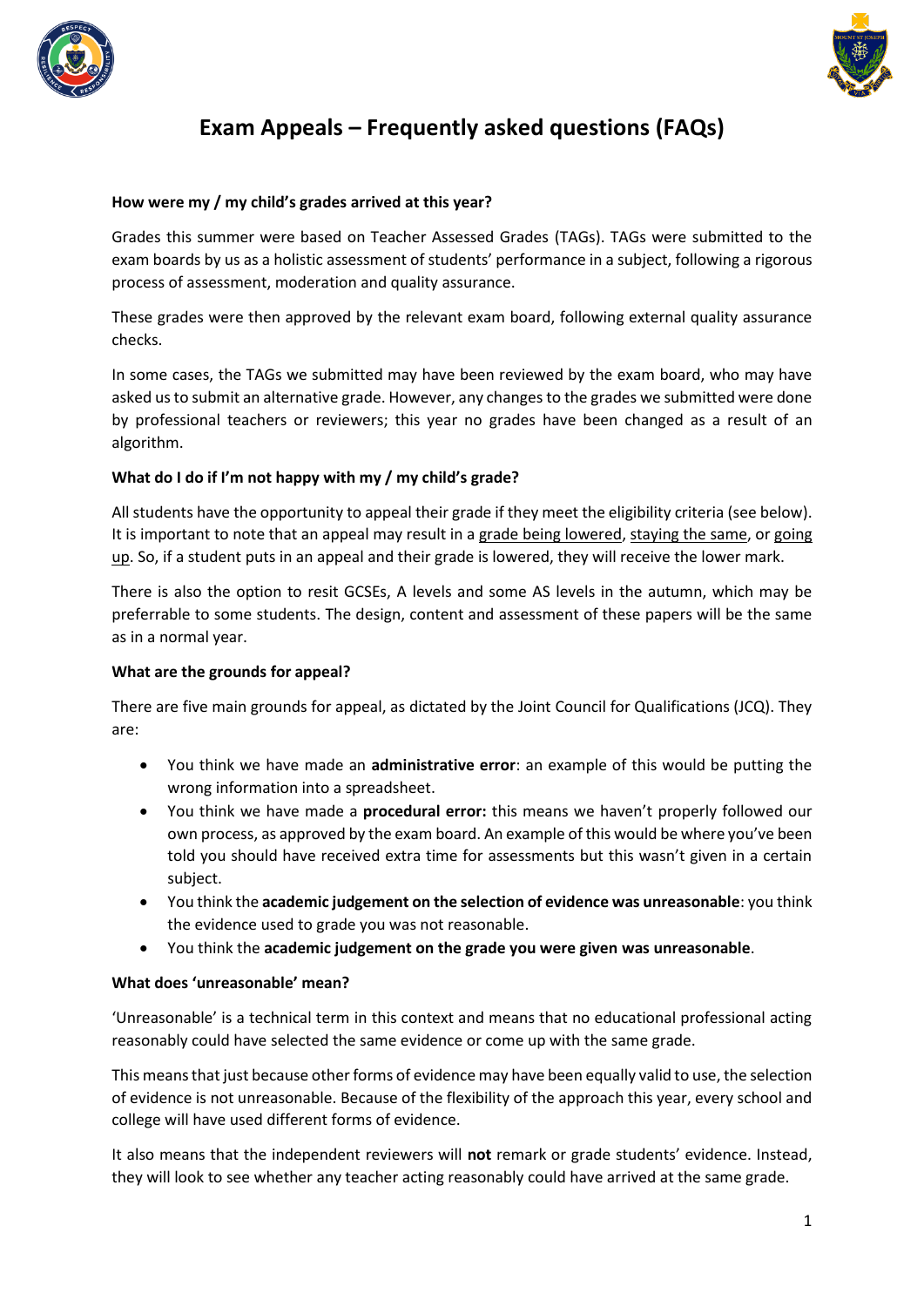



## **What will be the outcome of an appeal?**

At either stage of the appeals process (see 'What are the two stages of an appeal?' below), a student's grade may go up, stay the stay, or go down. When placing an appeal the student will have to sign a declaration saying that they accept the fact their grade may go down and they may get a lower grade than their original TAG.

#### **What should I do before appealing?**

Students must read the JCQ Student and Parent guide before appealing, which will be available on the JCQ website by results days.

We may not be able to offer as much advice and guidance on the likely success of an appeal this summer as we would in normal years, as we have already moderated and quality assured all the grades ourselves.

## **What are the two stages of an appeal?**

All appeals, on any of the grounds above, must first go through a **centre review**. At this stage, we will check for any administrative errors, and check that our policies and procedures were followed correctly. Our policy has already been approved by the exam boards, so we are only ensuring that we followed this properly.

The outcome of the centre review will be communicated to students when made.

At the centre review stage, if we find that a grade should go up or down, we will ask the exam board to change it. They will then consider this request.

Following the outcome of a centre review, students may still choose to pursue an **awarding organisation appeal**. They must fill in the form below, which we will then send on their behalf to the exam boards. Students and parents cannot send appeals directly to the exam board themselves – it must come from us.

The outcome of the awarding organisation appeal will be communicated to students when made.

#### **How do I make an appeal?**

Following results days, students should fill in the first section of the JCQ form [here](https://www.jcq.org.uk/wp-content/uploads/2021/06/JCQ_Appeals-Guidance_Summer-2021_Appendix-B.pdf) and send it to X.

#### **What are the deadlines for priority appeals?**

The suggested deadline for requesting a priority appeal is 16 August (students cannot appeal before results day on 6th August).

We will attempt to complete the centre review by 20 August<sup>\*</sup>. If students wish to progress this to an awarding organisation appeal, they must send the completed form to us by 23 August for priority appeals.

\*At both stages of the appeals process, there may be the need for specialist, expert knowledge (e.g. subject teachers, SEND knowledge). This may not be possible in August. In such cases, we may have to wait until the start of term, but priority appeals will still be treated as a priority.